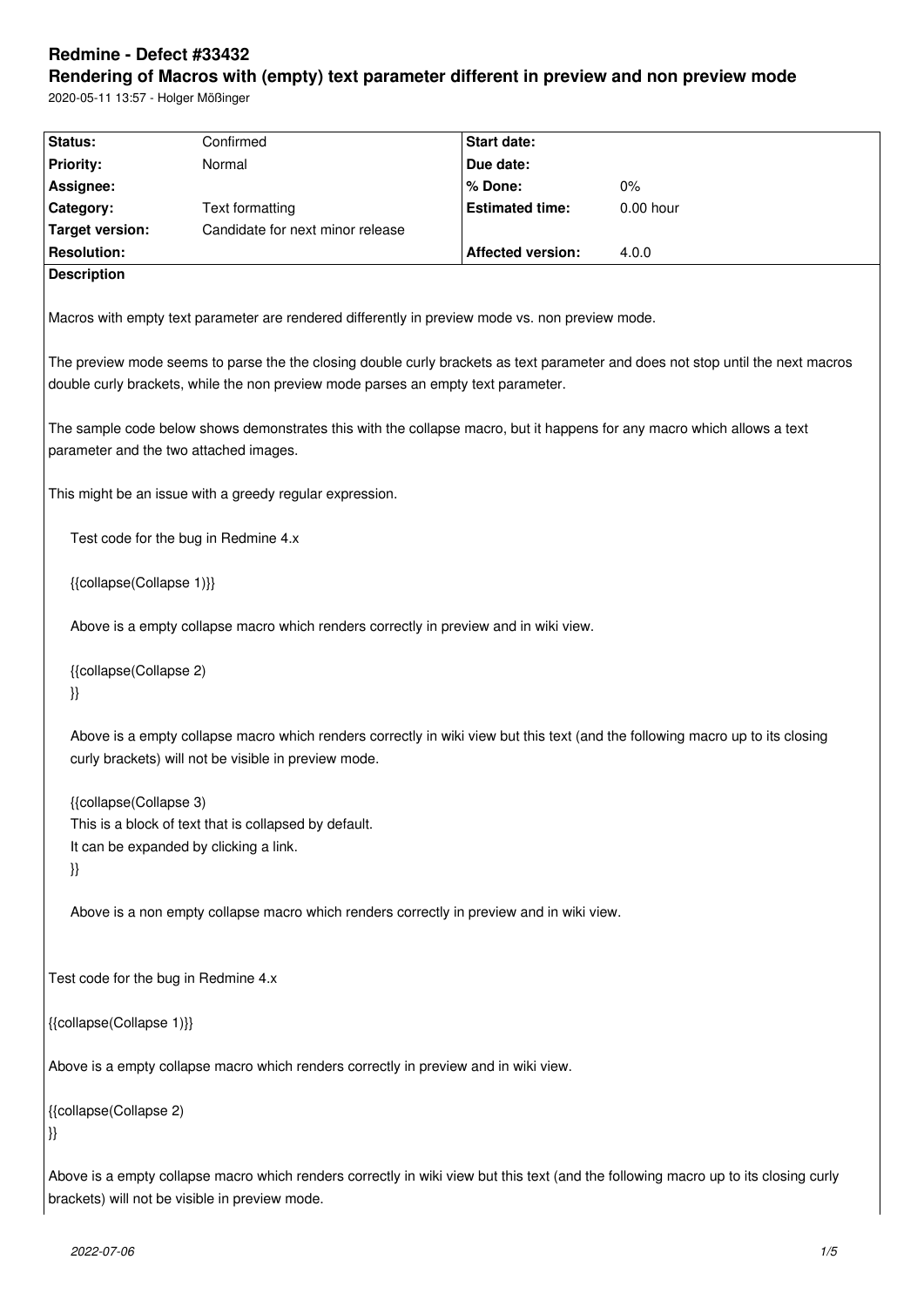{{collapse(Collapse 3) This is a block of text that is collapsed by default. It can be expanded by clicking a link. }}

Above is a non empty collapse macro witch renders correctly in preview and in wiki view.

Redmine%204.x%20preview%20render.PNG Redmine%204.x%20wiki%20render.PNG

# **Environment:**

| Redmine version           | 4.1.1.stable                           |
|---------------------------|----------------------------------------|
| Ruby version              | 2.6.6-p146 (2020-03-31) [x86_64-linux] |
| Rails version             | 5.2.4.2                                |
| Environment               | production                             |
| Database adapter          | PostgreSQL                             |
| Mailer queue              | ActiveJob::QueueAdapters::AsyncAdapter |
| Mailer delivery           | smtp                                   |
| SCM:                      |                                        |
| Subversion                | 1.10.4                                 |
| Git                       | 2.20.1                                 |
| Filesystem                |                                        |
| Xitolite                  | 2.20.1                                 |
| Redmine plugins:          |                                        |
| additionals               | $2.0.24$ -master                       |
| redmine advancedimage     | 0.0.4                                  |
| redmine agile             | 1.5.3                                  |
| redmine checklists        | 3.1.16                                 |
| redmine filelinks         | 0.0.0                                  |
| redmine git hosting       | 4.0.2                                  |
| redmine_latex_mathjax     | 0.4.0                                  |
| redmine_lightbox2         | 0.5.1                                  |
| redmine local avatars     | 1.0.0                                  |
| redmine mentions          | 1.0.0                                  |
| redmine_postgresql_search | 1.0.6                                  |
| redmine_recurring_tasks   | 0.3.4                                  |
| redmine_reporting         | 2.0.6                                  |
| redmine_wiki_lists        | 0.0.9                                  |
| redmine_wikiapproval      | 0.0.0                                  |
| redmine wikiforms         | 0.0.0                                  |
| redmineup_tags            | 2.0.8                                  |
| sidebar hide              | $0.0.8$ -fix                           |
|                           |                                        |

# **History**

# **#1 - 2020-05-16 05:28 - Go MAEDA**

*- Category changed from Wiki to Text formatting*

*- Status changed from New to Confirmed*

#### **#2 - 2020-05-21 05:00 - Yuichi HARADA**

*- File 33432.patch added*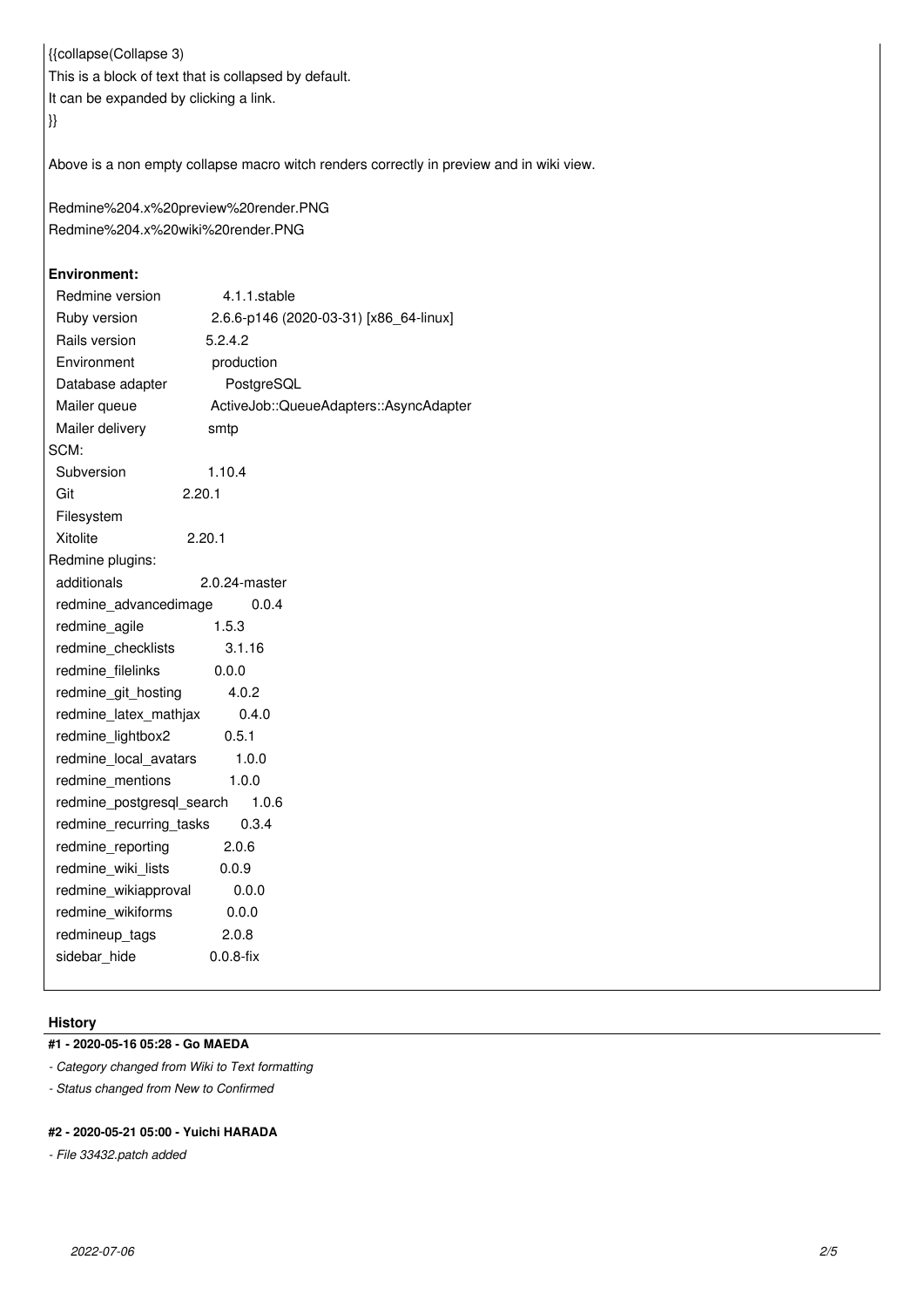It seems that the line break code is different between preview mode and non-preview mode. So preview mode doesn't seem to match the regular expression ApplicationHelper::MACROS\_RE.

preview mode(Linebreak: "\n"). Since the input value is posted via JavaScript, the line break code is replaced from "\r\n" to "\n".

"Test code for the bug in Redmine 4.x\n\n{{collapse(Collapse 1)}}\n\nAbove is a empty collapse macro which renders correctly in preview and in wiki view.\n\n{{collapse(Collapse 2)\n}}\n\nAbove is a empty collapse macro which renders correctly in wiki view but this text (and the following macro up to its closing curly brackets) will not be visible in preview mode.\n\n{{collapse(Collapse 3)\nThis is a block of text that is collapsed by default.\nIt can be expanded by clicking a link.\n}}\n\nAbove is a non empty collapse macro which renders correctly in preview and in wiki view."

non-preview mode(Linebreak: "\r\n")

"Test code for the bug in Redmine 4.x\r\n\r\n{{collapse(Collapse 1)}}\r\n\r\nAbove is a empty collapse macro which renders correctly in preview and in wiki view.\r\n\r\n{{collapse(Collapse 2)\r\n\r\nAbove is a empty collapse macro which renders correctly in wiki view but this text (and the following macro up to its closing curly brackets) will not be visible in preview mode.\r\n\r\n{{collapse(Collapse 3)\r\nThis is a block of text that is collapsed by default.\r\nIt can be expanded by clicking a link.\r\n}\r\n\r\nAbove is a non empty collapse macro which renders correctly in preview and in wiki view."

Fixed the regular expression. I think this will solve the problem.

diff --git a/app/helpers/application\_helper.rb b/app/helpers/application\_helper.rb

index bf55e05a5..5bcdca29f 100644

--- a/app/helpers/application\_helper.rb

+++ b/app/helpers/application\_helper.rb

@@ -1277,8 +1277,8 @@ module ApplicationHelper

|           | Иł                                                    | # opening tag            |  |  |  |  |
|-----------|-------------------------------------------------------|--------------------------|--|--|--|--|
|           | $(\lceil w \rceil + )$                                | # macro name             |  |  |  |  |
|           | $(\langle (f^{\wedge} \ln \rceil^*? ) \rangle )$ ?    | # optional arguments     |  |  |  |  |
|           | $( \n\rangle n r .^*? \n\rangle n r )^?$              | # optional block of text |  |  |  |  |
| $\ddot{}$ | $(\langle ( [^{\wedge} \setminus R]^*? ) \rangle )$ ? | # optional arguments     |  |  |  |  |
| $\ddot{}$ | $(\R.*?R?)?$                                          | # optional block of text |  |  |  |  |
|           | /}/}                                                  | # closing tag            |  |  |  |  |
|           |                                                       |                          |  |  |  |  |
|           | )/mx unless const_defined?(:MACROS_RE)                |                          |  |  |  |  |

#### **#3 - 2020-05-24 09:33 - Go MAEDA**

Yuichi HARADA wrote:

*It seems that the line break code is different between preview mode and non-preview mode. So preview mode doesn't seem to match the regular expression ApplicationHelper::MACROS\_RE.*

Thank you for posting the patch. But I think the patch needs some fix.

I think the following line does not work as expected because the metacharacter \R cannot be put into []. [^\R] is actually equivalent to [^R].  $(\langle ([(\wedge R]^*?)\rangle))^?$  # optional arguments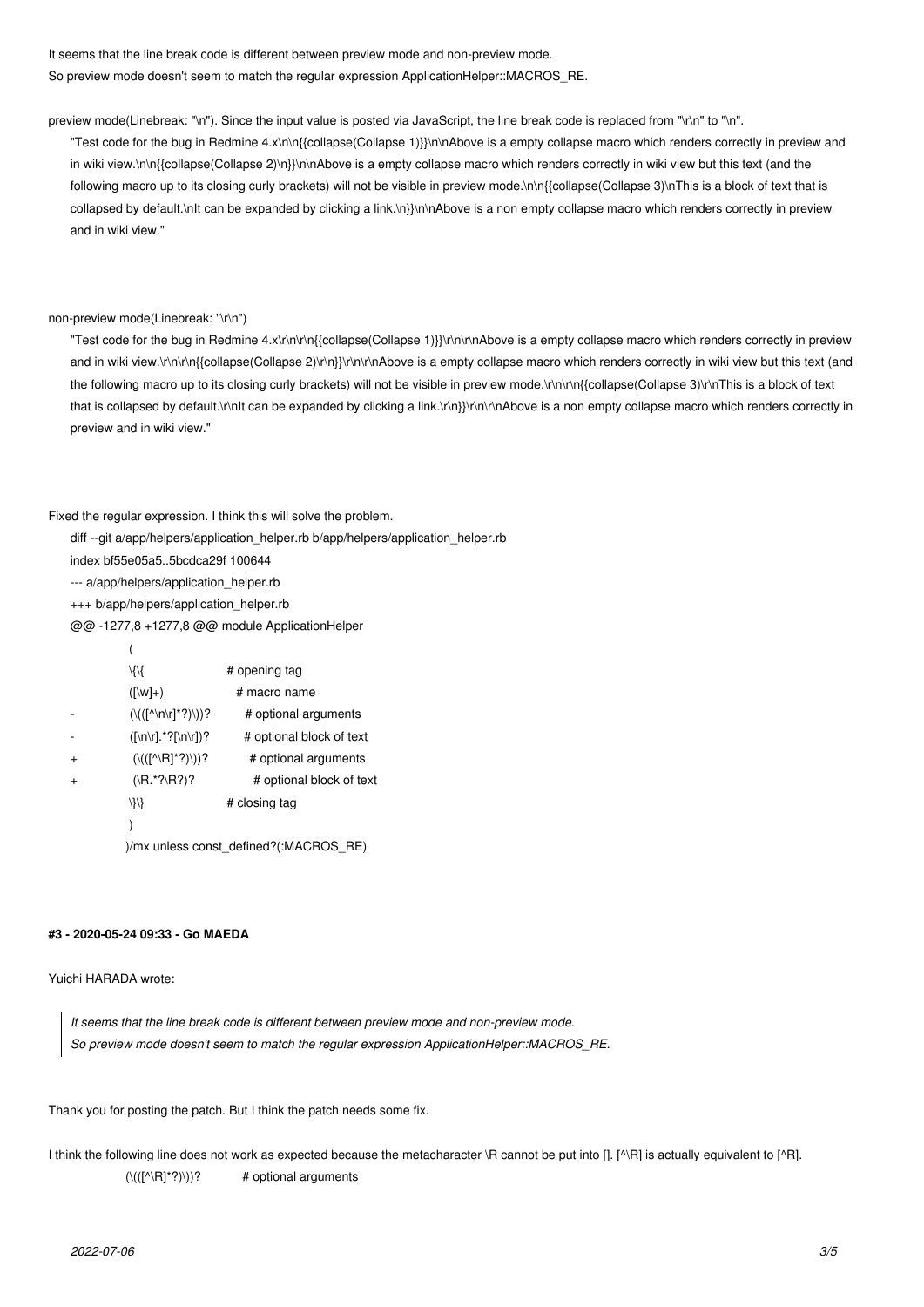See the test result below.

```
irb(main):001:0> /[^{\wedge}n\rceil/ = \sim "\n"=> nil
irb(main):002:0> /[^\R]/ =~ "\n" 
\Rightarrow 0
irb(main):003:0>/[^{\wedge}R]/ =^{\sim} "R"=> nil
```
# **#4 - 2020-05-26 02:39 - Yuichi HARADA**

*- File 33432-v2.patch added*

#### Go MAEDA wrote:

| I think the following line does not work as expected because the metacharacter \R cannot be put into []. [^\R] is actually equivalent to [^R]. |
|------------------------------------------------------------------------------------------------------------------------------------------------|
| []                                                                                                                                             |
| See the test result below.                                                                                                                     |
| []                                                                                                                                             |

Thank you for your report.

I confirmed that the negative match /[^\R]/ doesn't work with the line break code. Fixed the patch.

#### **#5 - 2020-06-02 15:09 - Go MAEDA**

*- Target version set to Candidate for next minor release*

#### **#6 - 2020-06-06 08:32 - Go MAEDA**

*- File 33432-test.patch added*

Attaching test code for the patch.

# **#7 - 2020-06-09 07:58 - Go MAEDA**

*- Target version changed from Candidate for next minor release to 4.0.8*

*- Affected version changed from 4.1.1 to 4.0.0*

Setting the target version to 4.0.8.

#### **#8 - 2020-06-14 06:40 - Go MAEDA**

*- Target version changed from 4.0.8 to Candidate for next minor release*